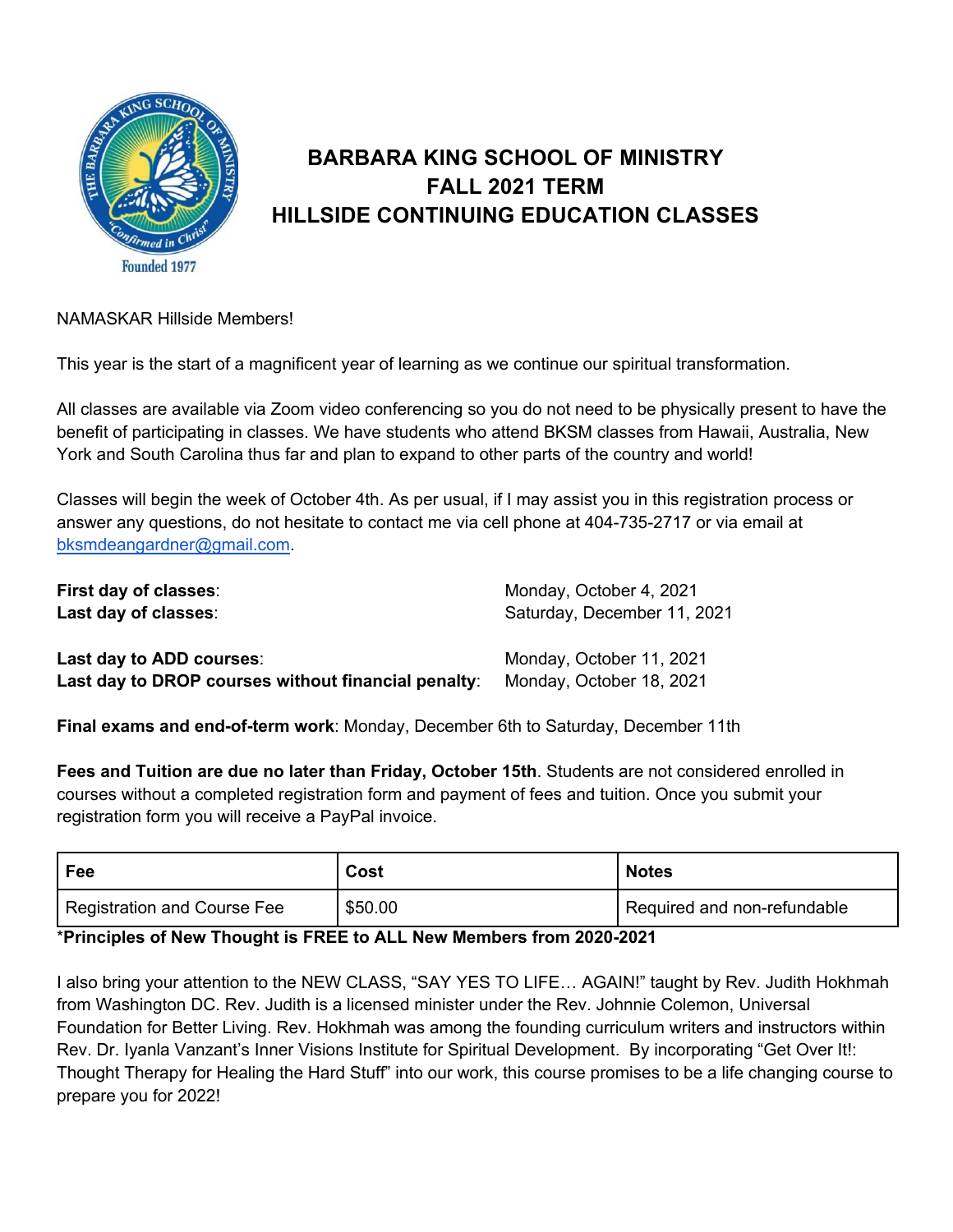## **CALENDAR FOR FALL 2021 TERM**

| <b>Class</b>                                                                                                | <b>Class Description</b>                                                                                                                                                                                                                                                                                                                                                      | <b>Instructor</b>                      | Day       | Time (ET)      |
|-------------------------------------------------------------------------------------------------------------|-------------------------------------------------------------------------------------------------------------------------------------------------------------------------------------------------------------------------------------------------------------------------------------------------------------------------------------------------------------------------------|----------------------------------------|-----------|----------------|
| <b>Aramaic Bible</b><br><b>Joshua through 2</b><br><b>Kings</b>                                             | This course examines the books of Joshua through 2 Kings with<br>special attention given to the Aramaic language, cultures, history,<br>and different methods of understanding the text. The course<br>incorporates New Thought approaches to the Bible which helps<br>enhance the student's understanding of scripture.                                                      | Dr. Barbara<br>Cunningham              | Saturday  | 10am -<br>12pm |
|                                                                                                             | TEXTBOOK: Jensen's Survey of Old Testament Joshua - 2 Kings                                                                                                                                                                                                                                                                                                                   |                                        |           |                |
| <b>Communications</b><br>101 - Expository<br><b>Writing</b>                                                 | This course helps students generate Spirit-driven inspirational<br>writings. Writing assignments include affirmations, "Daily<br>Thoughts from the Hill" messages, creative pieces, and lesson<br>sermons. Grammar and Standard Written English are stressed<br>throughout the course.                                                                                        | Dr. Tony<br><b>Burks II</b>            | Saturday  | 12pm -<br>2pm  |
|                                                                                                             | TEXTBOOK: Bought Wisdom: Tales of Living and Learning - Dr.<br>Tony Burks II                                                                                                                                                                                                                                                                                                  |                                        |           |                |
| <b>Principles of New</b><br><b>Thought (FREE to</b><br><b>Hillside New</b><br><b>Members 2020-</b><br>2021) | Study the 12 spiritual faculties, their location in the body, and the<br>disciples, colors, and symbols associated with each faculty. Other<br>spiritual practices and healing modalities will be examined, such<br>as Chakras, the Kabbalah, crystals, aromatherapy, and Reiki.                                                                                              | Reverend Ed<br>Welch                   | Tuesday   | 7pm -<br>9pm   |
| 5-week course<br>Oct 5-Nov 2                                                                                | <b>TEXTBOOK: Principles of New Thought - April Moncrief</b>                                                                                                                                                                                                                                                                                                                   |                                        |           |                |
| <b>Prosperity</b><br><b>Consciousness II</b>                                                                | This course gives aspiring ministers and New Thought teachers<br>practice in developing and using instructional materials for<br>teaching the principles of the universal laws surrounding health,<br>wealth, and general well-being.                                                                                                                                         | Sam Wilson                             | Monday    | 7pm -<br>9pm   |
|                                                                                                             | TEXTBOOK: Prosperity - Charles Fillmore; In Me, As Me - Dr.<br>Barbara King                                                                                                                                                                                                                                                                                                   |                                        |           |                |
| Say YES to Life<br><b>Again!</b>                                                                            | "Say Yes to Life  Again!" offers an affirmative self-directed,<br>gentle approach to neutralizing, and releasing (DNTP) Dominant<br>Negative Thought Patterns, raising our vibrational capability and<br>ability to regain a life worth living. Say yes to living beyond the<br>influences of the turbulence of our external environment, knowing<br>God will see us through. | Reverend<br>Judith<br>Hokhmah          | Thursday  | 7pm -<br>9pm   |
|                                                                                                             | TEXTBOOK: Get Over It! Thought Therapy for Healing the Hard<br>Stuff - Iyanla Vanzant                                                                                                                                                                                                                                                                                         |                                        |           |                |
| <b>Seven Keys</b>                                                                                           | This course is a prerequisite to all Aramaic Bible classes in the<br>School of Ministry. The course opens the door to the ancient<br>Aramaic world from which the Bible emerged so that you may<br>have a broader understanding of Scripture without the restrictions<br>of literal explanations.                                                                             | Dr. Josephine<br><b>Sanders</b>        | Monday    | 7pm -<br>9pm   |
|                                                                                                             | <b>TEXTBOOK:</b> Let There Be Light - Dr. Rocco Errico                                                                                                                                                                                                                                                                                                                        |                                        |           |                |
| <b>Spiritual</b><br>Leadership                                                                              | This course introduces the student to theological reflection and<br>professional development that will help them shape their<br>ministries. Taught by several instructors from different fields, the<br>course will also help students clarify their theory of spiritual<br>leadership and evaluate methods for putting theories into<br>practice.                            | Dean<br>Reverend<br>Sedrick<br>Gardner | Wednesday | 7pm -<br>9pm   |
|                                                                                                             | TEXTBOOKS: The 21 Irrefutable Laws of Leadership: Follow<br>Them and People Will Follow You - John Maxwell                                                                                                                                                                                                                                                                    |                                        |           |                |